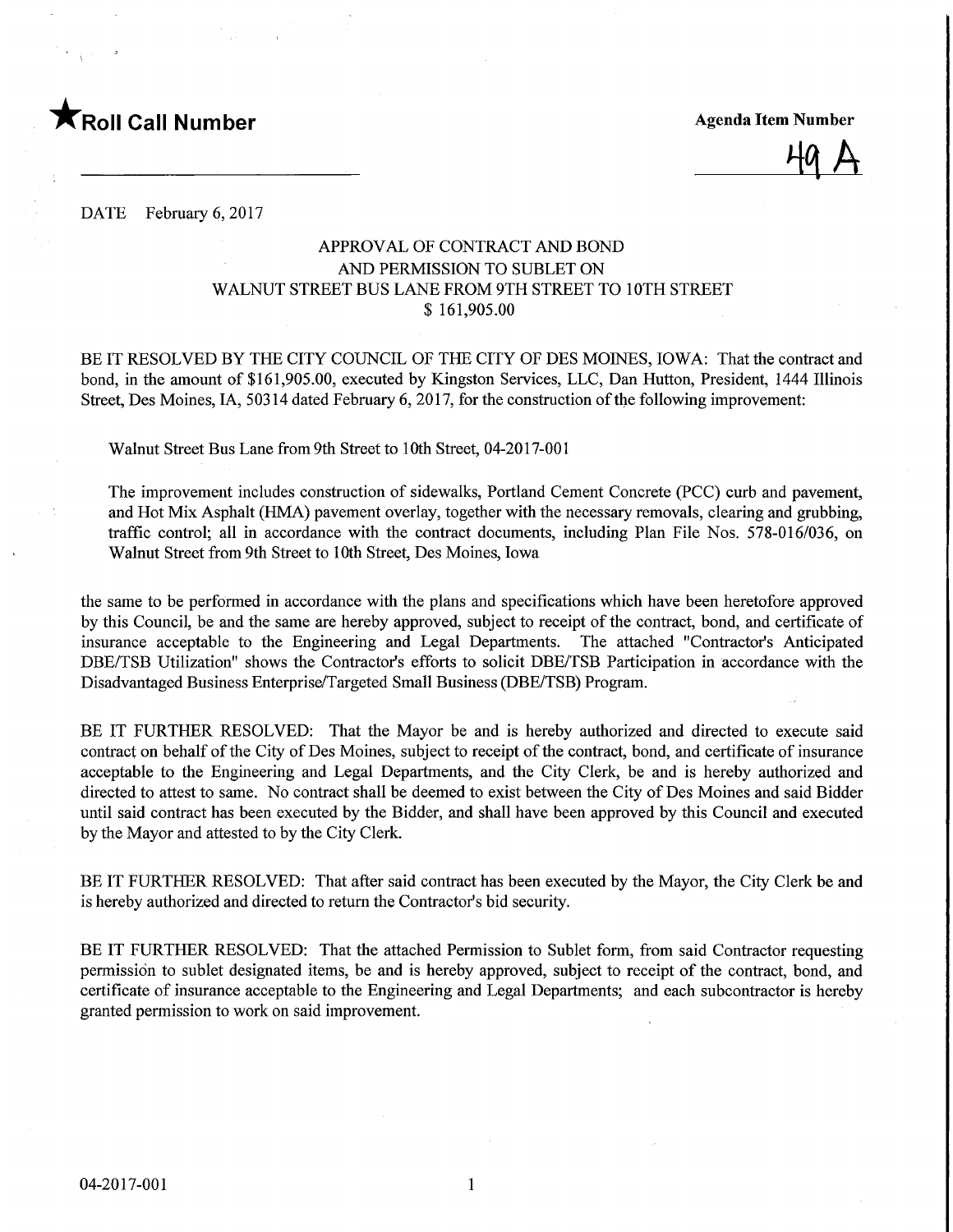## FROII Call Number **Agents** Agenda Item Number

**HG D** 

DATE February 6, 2017

BE IT FURTHER RESOLVED: That the Des Moines Finance Director is hereby authorized to encumber this contract amount against the funds as identified below, and to acquire Builder's Risk Insurance, if appropriate, for the above referenced improvement.

(City Council Communication Number  $\frac{17\sqrt{2}}{2}$  attached)

Moved by the second second to adopt.

FORM APPROVED Kathleen *Vanderbook by G*D

Kathleen Vanderpool Deputy City Attorney

Funding Source: 2016-2017 CIP, Page Street - 50, Walnut Street Streetscape, ST252, Being: Tax Increment Bonds Issued

| <b>COUNCIL ACTION</b> | <b>YEAS</b> | <b>NAYS</b> | <b>PASS</b> | <b>ABSENT</b>   | I, Diane Rauh, City Clerk of said City Council, hereby      |  |  |
|-----------------------|-------------|-------------|-------------|-----------------|-------------------------------------------------------------|--|--|
| <b>COWNIE</b>         |             |             |             |                 | certify that at a meeting of the City Council, held on the  |  |  |
| <b>COLEMAN</b>        |             |             |             |                 | above date, among other proceedings the above was           |  |  |
| <b>GATTO</b>          |             |             |             |                 | adopted.<br>IN WITNESS WHEREOF, I have hereunto set my hand |  |  |
| <b>GRAY</b>           |             |             |             |                 |                                                             |  |  |
| <b>HENSLEY</b>        |             |             |             |                 |                                                             |  |  |
| <b>MOORE</b>          |             |             |             |                 | and affixed my seal the day and year first above written.   |  |  |
| WESTERGAARD           |             |             |             |                 |                                                             |  |  |
| <b>TOTAL</b>          |             |             |             |                 |                                                             |  |  |
| <b>MOTION CARRIED</b> |             |             |             | <b>APPROVED</b> |                                                             |  |  |
|                       |             |             |             |                 |                                                             |  |  |
|                       |             |             |             |                 |                                                             |  |  |
|                       |             |             |             | Mayor           |                                                             |  |  |
|                       |             |             |             |                 | City Clerk                                                  |  |  |

 $\overline{2}$